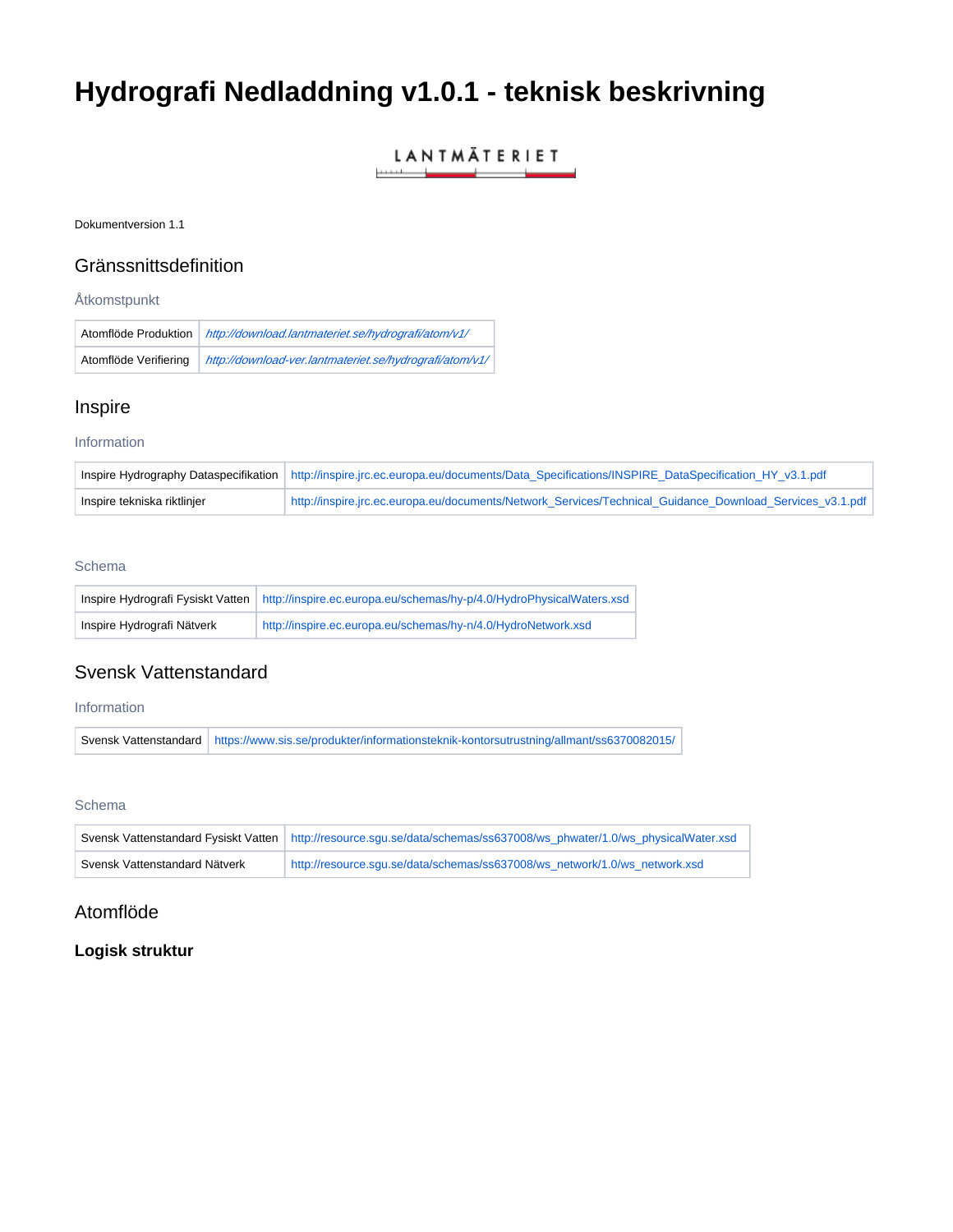

# **Exempel**

Atomflöde för tema, Inspire Hydrography Physical Waters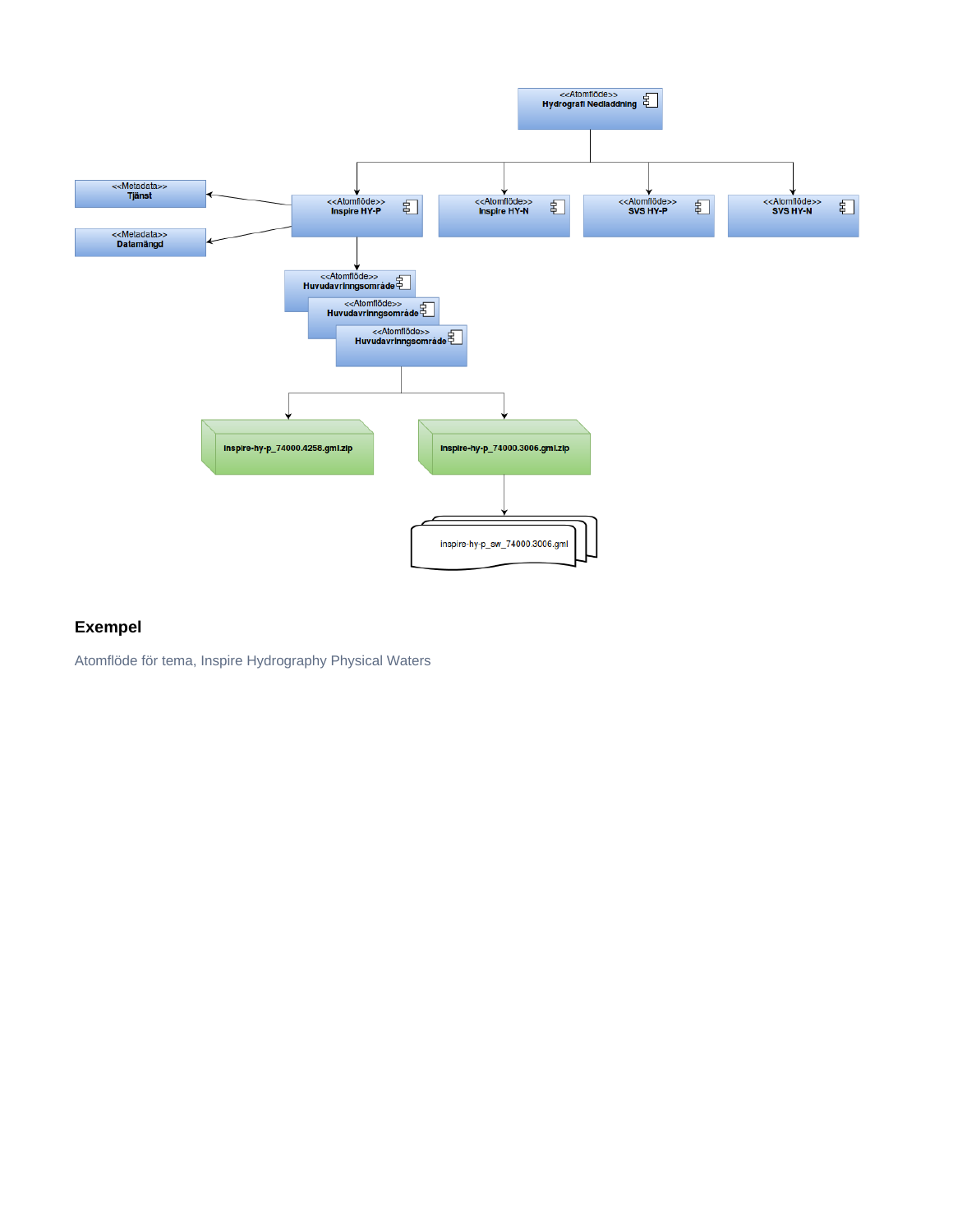#### **Exempel**

```
<feed xmlns:georss="http://www.georss.org/georss" xmlns="http://www.w3.org/2005/Atom" xmlns:inspire_dls="
http://inspire.ec.europa.eu/schemas/inspire_dls/1.0" xml:lang="sv">
     <id>http://download-ver.lantmateriet.se/hydrografi/atom/v1/inspire/hyp</id>
    <title>Nedladdningstjänst Inspire Hydrography Physical Waters</title>
     <subtitle>Nedladdningstjänst för Inspire Hydrography Physical Waters innehållande fördefinierade 
datamängder</subtitle>
    <updated>2015-11-30T21:25:35+01:00</updated>
     <link href="http://download-ver.lantmateriet.se/hydrografi/atom/v1/inspire/hyp" rel="self" type="application
/atom+xml" hreflang="sv" title="Detta dokument"/>
   <link href="http://www.geodata.se/geonetwork/srv/en/csw?REQUEST=GetRecordById&amp;SERVICE=CSW&amp;VERSION=2.
0.2&ELEMENTSETNAME=full&OUTPUTSCHEMA=http://www.isotc211.org/2005/gmd&ID=353facbc-3f7d-4273-8ca6-
b1a7f3265556" rel="describedby" type="application/vnd.iso.19139+xml" hreflang="sv" title="Metadata, 
nedladdningstjänst för Inspire Hydrography Physical Waters"/>
     <link href="http://www.geodata.se/GeodataExplorer/GetMetaData?UUID=353facbc-3f7d-4273-8ca6-b1a7f3265556" 
rel="alternate" type="text/html" hreflang="sv" title="Metadata, nedladdningstjänst för Inspire Hydrography 
Physical Waters (HTML)"/>
     <rights>Produkten omfattas av upphovsrätt. Avtal för användning krävs, avgifter för användning tas ut. 
Användningen förutsätter ändamålsprövning.</rights>
    <author>
        <name>Geodatasupport</name>
         <email>geodatasupport@lm.se</email>
    </author>
     <entry>
        <id>http://download-ver.lantmateriet.se/hydrografi/atom/v1/inspire/hyp/74000</id>
         <title>Inspire Hydrography Physical Waters, Emån (74000)</title>
        <summary>Fördefinierad datamängd Inspire Hydrography Physical Waters, huvudavrinningsområde Emån (74000)
</summary>
         <updated>2015-11-26T21:39:14+01:00</updated>
        <inspire_dls:spatial_dataset_identifier_code>74000</inspire_dls:spatial_dataset_identifier_code>
        <inspire_dls:spatial_dataset_identifier_namespace>SE.LM.HY</inspire_dls:
spatial dataset identifier namespace>
        <link href="http://download-ver.lantmateriet.se/hydrografi/atom/v1/inspire/hyp/74000" rel="alternate" 
type="application/atom+xml" hreflang="sv" title="Inspire Hydrography Physical Waters, Emån (74000)"/>
        <link href="http://www.geodata.se/geonetwork/srv/en/csw?REQUEST=GetRecordById&amp;SERVICE=CSW&amp;
VERSION=2.0.2&ELEMENTSETNAME=full&OUTPUTSCHEMA=http://www.isotc211.org/2005/gmd&ID=a2acb721-a900-
42e7-9386-90f712836e64" rel="describedby" type="application/vnd.iso.19139+xml" hreflang="sv" title="Metadata 
för datamängden Inspire Hydrography Physical Waters"/>
         <category term="http://www.opengis.net/def/crs/EPSG/0/3006" label="SWEREF99 TM"/>
         <category term="http://www.opengis.net/def/crs/EPSG/0/4258" label="ETRS89"/>
         <georss:polygon>14.607526916868 57.0954115489339 14.607526916868 57.7956142866555 16.5546732254761 
57.7956142866555 16.5546732254761 57.0954115489339 14.607526916868 57.0954115489339</georss:polygon>
   \epsilon/entrys
...
 </feed>
```
Atomflöde för datamängd (Emån), Inspire Hydrography Physical Waters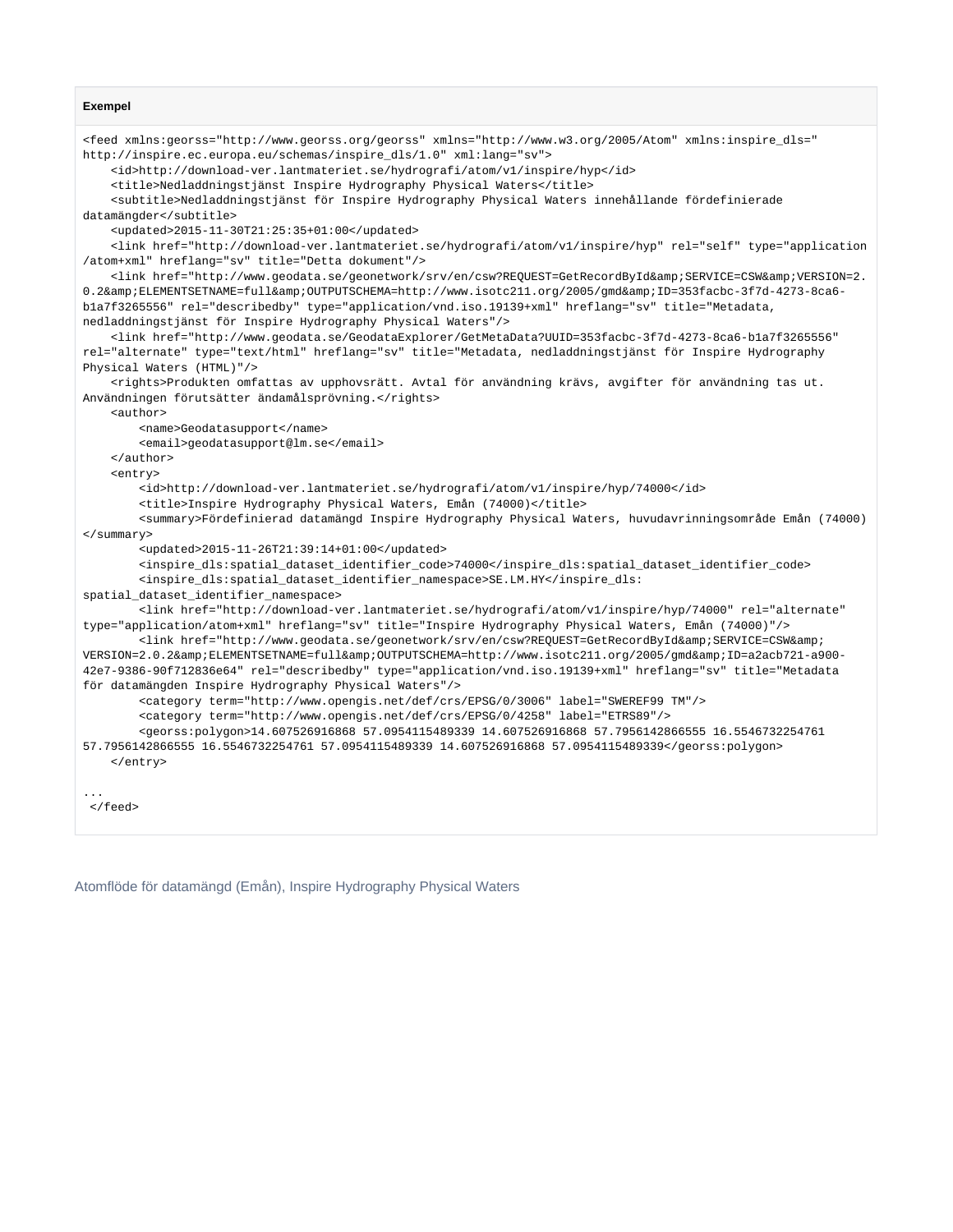#### **Exempel**

<feed xmlns:georss="http://www.georss.org/georss" xmlns="http://www.w3.org/2005/Atom" xmlns:inspire\_dls=" http://inspire.ec.europa.eu/schemas/inspire\_dls/1.0" xml:lang="sv"> <id>http://download-ver.lantmateriet.se/hydrografi/atom/v1/inspire/hyp/74000</id> <title>Fördefinierad datamängd Inspire Hydrography Physical Waters, Emån (74000)</title> <subtitle>Fördefinierad datamängd i olika referenssystem och format</subtitle> <updated>2015-11-26T21:39:14+01:00</updated> <link href="http://download-ver.lantmateriet.se/hydrografi/atom/v1/inspire/hyp/74000" rel="self" type=" application/atom+xml" hreflang="sv" title="Detta dokument"/> <link href="http://download-ver.lantmateriet.se/hydrografi/atom/v1/inspire/hyp" rel="up" type="application /atom+xml" hreflang="sv" title="Nedladdningstjänst Inspire Hydrography Physical Waters"/> <link href="http://inspire.ec.europa.eu/featureconcept/Lock/" rel="describedby" type="text/html" title=" Featurtype Lock"/> <link href="http://inspire.ec.europa.eu/featureconcept/LandWaterBoundary/" rel="describedby" type="text /html" title="Featurtype Land-Water Boundary"/> <link href="http://inspire.ec.europa.eu/featureconcept/Shore/" rel="describedby" type="text/html" title=" Featurtype Shore"/> <link href="http://inspire.ec.europa.eu/featureconcept/StandingWater/" rel="describedby" type="text/html" title="Featurtype Standing Water"/> <link href="http://inspire.ec.europa.eu/featureconcept/DrainageBasin/" rel="describedby" type="text/html" title="Featurtype Drainage Basin"/> <link href="http://inspire.ec.europa.eu/featureconcept/Rapids/" rel="describedby" type="text/html" title=" Featurtype Rapids"/> <link href="http://inspire.ec.europa.eu/featureconcept/Ford/" rel="describedby" type="text/html" title=" Featurtype Ford"/> <link href="http://inspire.ec.europa.eu/featureconcept/ShorelineConstruction/" rel="describedby" type="text /html" title="Featurtype ShorelineConstruction"/> <link href="http://inspire.ec.europa.eu/featureconcept/Wetland/" rel="describedby" type="text/html" title=" Featurtype Wetland"/> <link href="http://inspire.ec.europa.eu/featureconcept/Sluice/" rel="describedby" type="text/html" title=" Featurtype Sluice"/> <link href="http://inspire.ec.europa.eu/featureconcept/Falls/" rel="describedby" type="text/html" title=" Featurtype Falls"/> <link href="http://inspire.ec.europa.eu/featureconcept/Watercourse/" rel="describedby" type="text/html" title="Featurtype Watercourse"/> <link href="http://inspire.ec.europa.eu/featureconcept/DamOrWeir/" rel="describedby" type="text/html" title="Featurtype Dam Or Weir"/> <rights>Produkten omfattas av upphovsrätt. Avtal för användning krävs, avgifter för användning tas ut. Användningen förutsätter ändamålsprövning.</rights> <author> <name>Geodatasupport</name> <email>geodatasupport@lm.se</email> </author> <entry> <id>http://download-ver.lantmateriet.se/hydrografi/atom/v1/inspire/hyp/74000/dataset?srs=3006&amp; format=application/zip</id> <title>Inspire Hydrography Physical Waters, Emån (74000) [EPSG:3006, GML]</title> <updated>2015-11-26T21:29:14+01:00</updated> <link href="http://download-ver.lantmateriet.se/hydrografi/atom/v1/inspire/hyp/74000/dataset? srs=3006&format=application/zip" rel="alternate" type="application/zip" hreflang="sv" title="inspirehyp\_74000.3006.gml.zip" length="12345"/> <category term="http://www.opengis.net/def/crs/EPSG/0/3006" label="SWEREF99 TM"/> </entry> ... </feed>

#### Datamängd GML (Emån), Inspire Hydrography Physical Waters (StandingWater)

#### **Exempel**

<wfs:FeatureCollection xmlns:xsi="http://www.w3.org/2001/XMLSchema-instance" xmlns:xlink="http://www.w3.org/1999 /xlink" xmlns:ws\_phwater="http://sis.se/ss637008/ws\_phwater/1.0" xmlns:hy="http://inspire.ec.europa.eu/schemas /hy/4.0" xmlns:ws\_base="http://sis.se/ss637008/ws\_base/1.0" xmlns:hy-p="http://inspire.ec.europa.eu/schemas/hy-p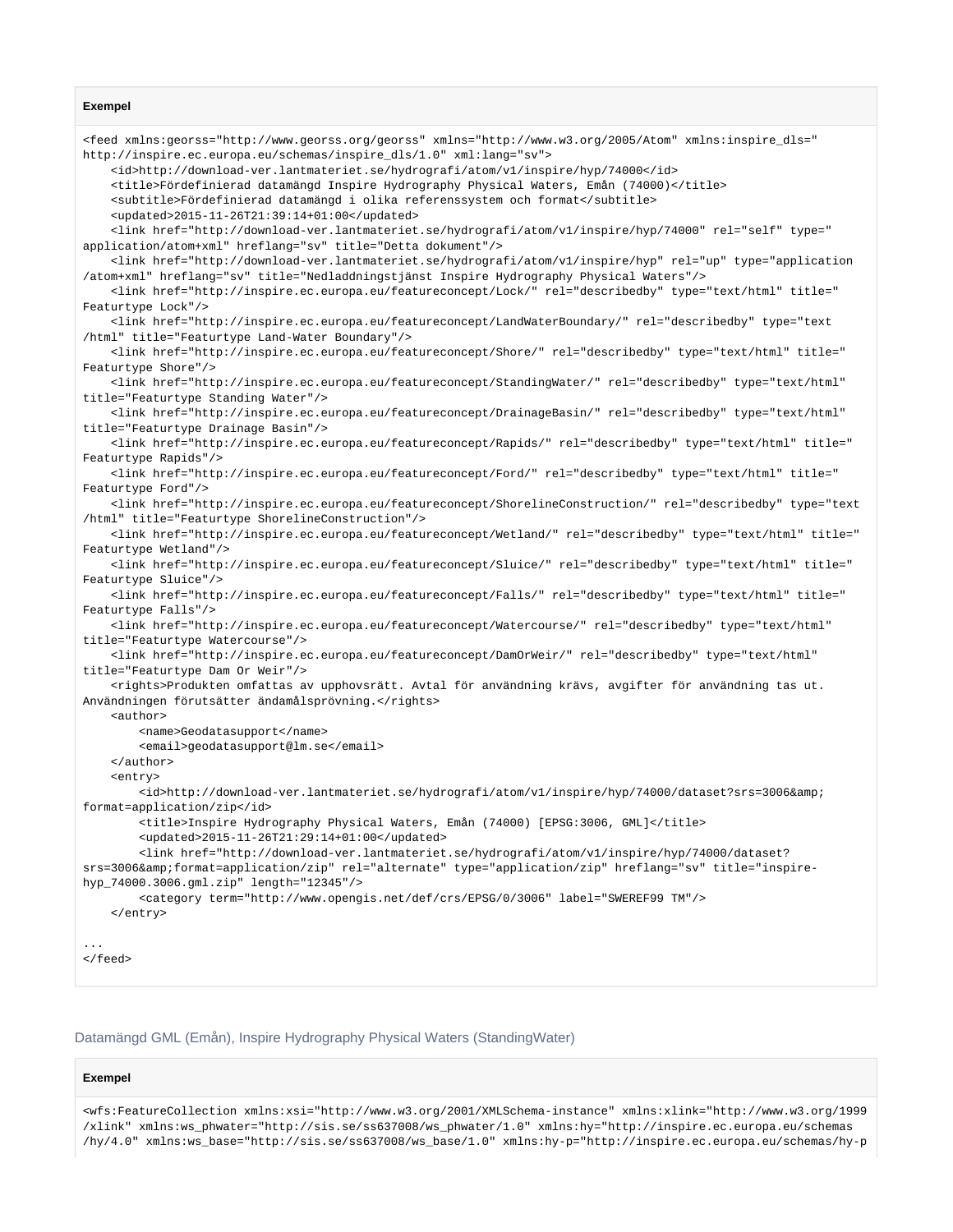```
/4.0" xmlns:wfs="http://www.opengis.net/wfs/2.0" xmlns:hy-n="http://inspire.ec.europa.eu/schemas/hy-n/4.0" 
xmlns:gmd="http://www.isotc211.org/2005/gmd" xmlns:gn="http://inspire.ec.europa.eu/schemas/gn/4.0" xmlns:gml="
http://www.opengis.net/gml/3.2" xmlns:ws_network="http://sis.se/ss637008/ws_network/1.0" xmlns:gco="http://www.
isotc211.org/2005/gco" xmlns:net="http://inspire.ec.europa.eu/schemas/net/4.0" xmlns:base="http://inspire.ec.
europa.eu/schemas/base/3.3" numberMatched="2680" numberReturned="2680" timeStamp="2015-12-15T16:01:03" xsi:
schemaLocation="http://www.opengis.net/wfs/2.0 http://schemas.opengis.net/wfs/2.0/wfs.xsd http://www.opengis.net
/gml/3.2 http://schemas.opengis.net/gml/3.2.1/gml.xsd">
     <wfs:boundedBy>
         <gml:Envelope srsName="urn:ogc:def:crs:EPSG::3006" srsDimension="2">
             <gml:lowerCorner>6329679.396 478218.128</gml:lowerCorner>
             <gml:upperCorner>6403623.386 589908.053</gml:upperCorner>
         </gml:Envelope>
     </wfs:boundedBy>
     <wfs:member>
         <hy-p:StandingWater gml:id="SE.LM.HY.001f1760-7bf9-442f-8199-030722013868">
             <hy-p:geographicalName>
                 <gn:GeographicalName>
                     <gn:language>swe</gn:language>
                     <gn:nativeness xlink:href="http://inspire.ec.europa.eu/codelist/NativenessValue/endonym"/>
                     <gn:nameStatus xlink:href="http://inspire.ec.europa.eu/codelist/NameStatusValue/official"/>
                     <gn:sourceOfName>Swedish Place Name Registry - Ortnamnsregistret</gn:sourceOfName>
                     <gn:pronunciation nilReason="unpopulated" xsi:nil="true"/>
                     <gn:spelling>
                         <gn:SpellingOfName>
                             <gn:text>Gåsfloen</gn:text>
                             <gn:script>Latn</gn:script>
                         </gn:SpellingOfName>
                     </gn:spelling>
                 </gn:GeographicalName>
             </hy-p:geographicalName>
             <hy-p:beginLifespanVersion>2015-12-14T17:18:21</hy-p:beginLifespanVersion>
             <hy-p:endLifespanVersion nilReason="unpopulated" xsi:nil="true"/>
             <hy-p:geometry>
                 <gml:Surface gml:id="ida1fe8004-a33c-11e5-b490-5820b17cce26-0" srsName="urn:ogc:def:crs:EPSG::
3006" srsDimension="2">
                     <gml:patches>
                         <gml:PolygonPatch>
                             <gml:exterior>
                                 <gml:LinearRing>
                                     <gml:posList>
 ...
                                     </gml:posList>
                                 </gml:LinearRing>
                             </gml:exterior>
                         </gml:PolygonPatch>
                     </gml:patches>
                 </gml:Surface>
             </hy-p:geometry>
             <hy-p:inspireId>
                 <base:Identifier>
                     <base:localId>001f1760-7bf9-442f-8199-030722013868</base:localId>
                     <base:namespace>SE.LM.HY</base:namespace>
                 </base:Identifier>
             </hy-p:inspireId>
             <hy-p:levelOfDetail>
                 <gmd:MD_Resolution>
                     <gmd:equivalentScale>
                         <gmd:MD_RepresentativeFraction>
                             <gmd:denominator>
                                  <gco:Integer>10000</gco:Integer>
                             </gmd:denominator>
                         </gmd:MD_RepresentativeFraction>
                     </gmd:equivalentScale>
                 </gmd:MD_Resolution>
             </hy-p:levelOfDetail>
             <hy-p:localType>
                 <gmd:LocalisedCharacterString>Sjö</gmd:LocalisedCharacterString>
             </hy-p:localType>
             <hy-p:origin nilReason="unpopulated" xsi:nil="true"/>
             <hy-p:persistence xlink:href="http://inspire.ec.europa.eu/codelist/HydrologicalPersistenceValue
/perennial/"/>
```